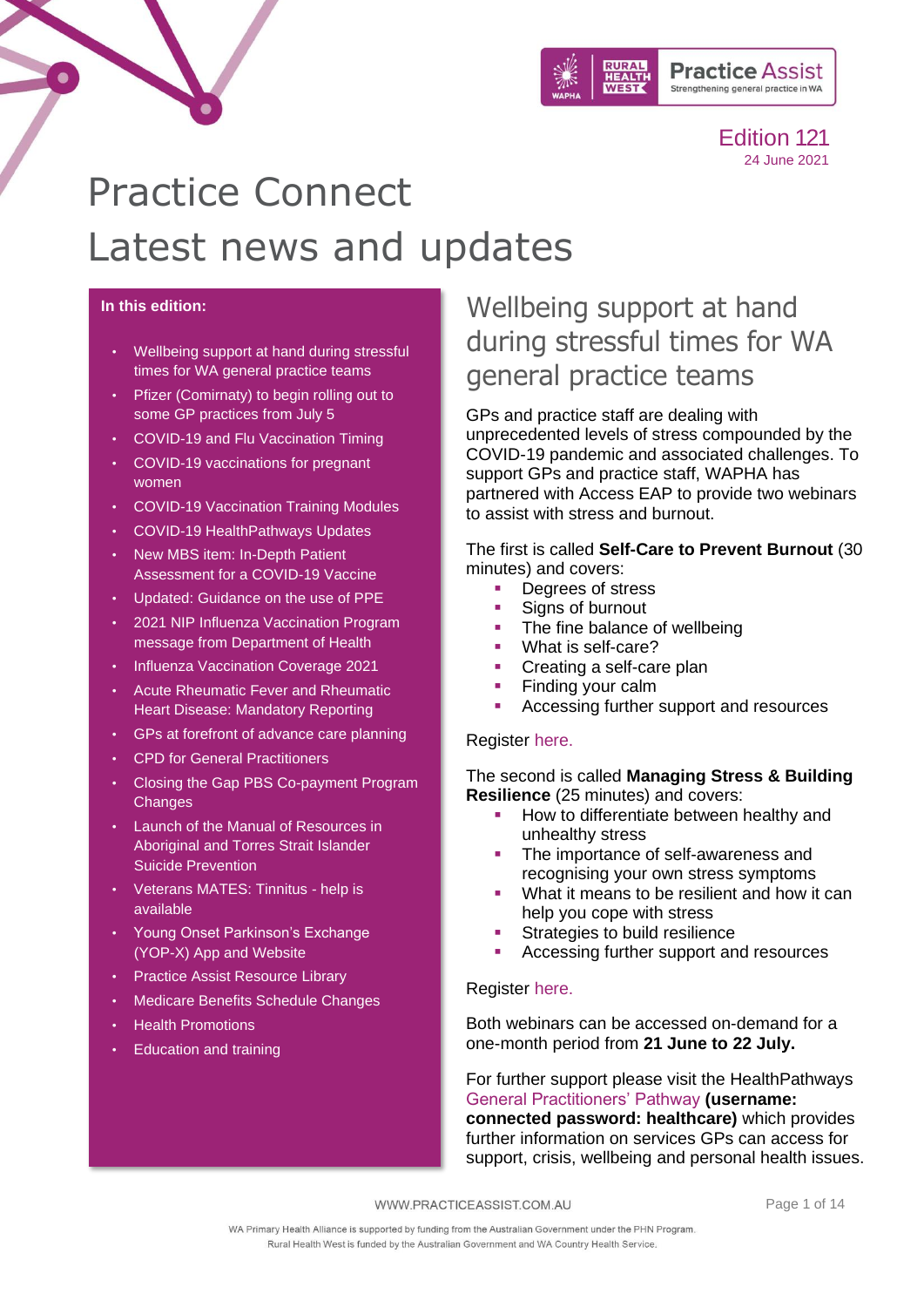



### <span id="page-1-0"></span>Pfizer (Comirnaty) to begin rolling out to some GP practices from July 5

General practices are an integral partner in the COVID-19 Vaccination Program and on Friday 4 June, National Cabinet agreed to increase access to the COVID-19 vaccine Pfizer (Comirnaty).

Some general practices already participating in the Vaccination Program will begin offering the vaccine from early July in areas of need, based on vaccine supply and distribution.

These practices will also continue to administer the COVID-19 vaccine AstraZeneca to eligible individuals and ensure that individuals can access their second dose.

It is anticipated that all general practices participating in the program and who meet the Pfizer (Comirnaty) site requirements will be provided with the opportunity to administer Pfizer (Comirnaty) by October.

WAPHA will advise practices of when they will be invited to start as further information becomes available from the Australian Government Department of Health.

### <span id="page-1-1"></span>COVID-19 and Flu Vaccination Timing

ATAGI has updated its [advice](https://linkprotect.cudasvc.com/url?a=https%3a%2f%2fwapha.us11.list-manage.com%2ftrack%2fclick%3fu%3dc973db7b85e56f4c3d0eaacee%26id%3d33196df78c%26e%3df34f3bfedc&c=E,1,QHBZyyKKkhPlCtMP5IOSWPI8008NSdFYYeNeIo831QKeC_pow4CEC-h8s-8_bHYVWNz9wkX9y5cJUhojduskNuSXQ_yvAoIlX_h3afb0S7r7-e9j_x4daP01&typo=1) about the interval between COVID-19 vaccines and other vaccines (including the flu vaccine). The minimum interval between COVID-19 vaccine and other vaccines including the influenza vaccine is now seven days but can be shortened in special circumstances.



### <span id="page-1-2"></span>COVID-19 vaccinations for pregnant women

Health experts recommend that pregnant women be offered the [Pfizer COVID-19 vaccine](https://linkprotect.cudasvc.com/url?a=https%3a%2f%2fwapha.us11.list-manage.com%2ftrack%2fclick%3fu%3dc973db7b85e56f4c3d0eaacee%26id%3d0dff41a10b%26e%3df34f3bfedc&c=E,1,5qdNRMQAOVJV1YM2QxwPZIRzyhE5MXWxAdz2j9uARXuaFAKp_r1D4GWBGPsiI5bNgJ0cIjvIVh5pONT_8SBQ15bxIEn5levzCrr3f9U-UHFylFLzyK-ESPmxC_oa&typo=1) at any stage in their pregnancy.

Pregnant women who receive the Pfizer COVID-19 vaccine could also pass immunity on to their babies through antibodies and breast milk.

A [joint statement](https://linkprotect.cudasvc.com/url?a=https%3a%2f%2fwapha.us11.list-manage.com%2ftrack%2fclick%3fu%3dc973db7b85e56f4c3d0eaacee%26id%3d952c8f6f5c%26e%3df34f3bfedc&c=E,1,yizehEjq554ukdroC_ljhcB5teB6Y4dWGBH69q-zjBhtFff8h-yMDgBYM9Zbp60n1ynwHg0VwQkBWaQQugc1Inq2ZD-GHNS1-MJcatTo&typo=1) from the Australian Technical Advisory Group on Immunisation (ATAGI) and the Royal Australian and New Zealand College of Obstetricians and Gynaecologists (RANZCOG) also advises that women who are trying to become pregnant do not need to delay receiving a vaccination.

Pregnant women are at a higher risk of being affected by COVID-19 than women who are not pregnant and are encouraged to discuss any questions about vaccination with their GP or health professional.

Pregnant women must meet the eligibility criteria to book a Pfizer vaccination.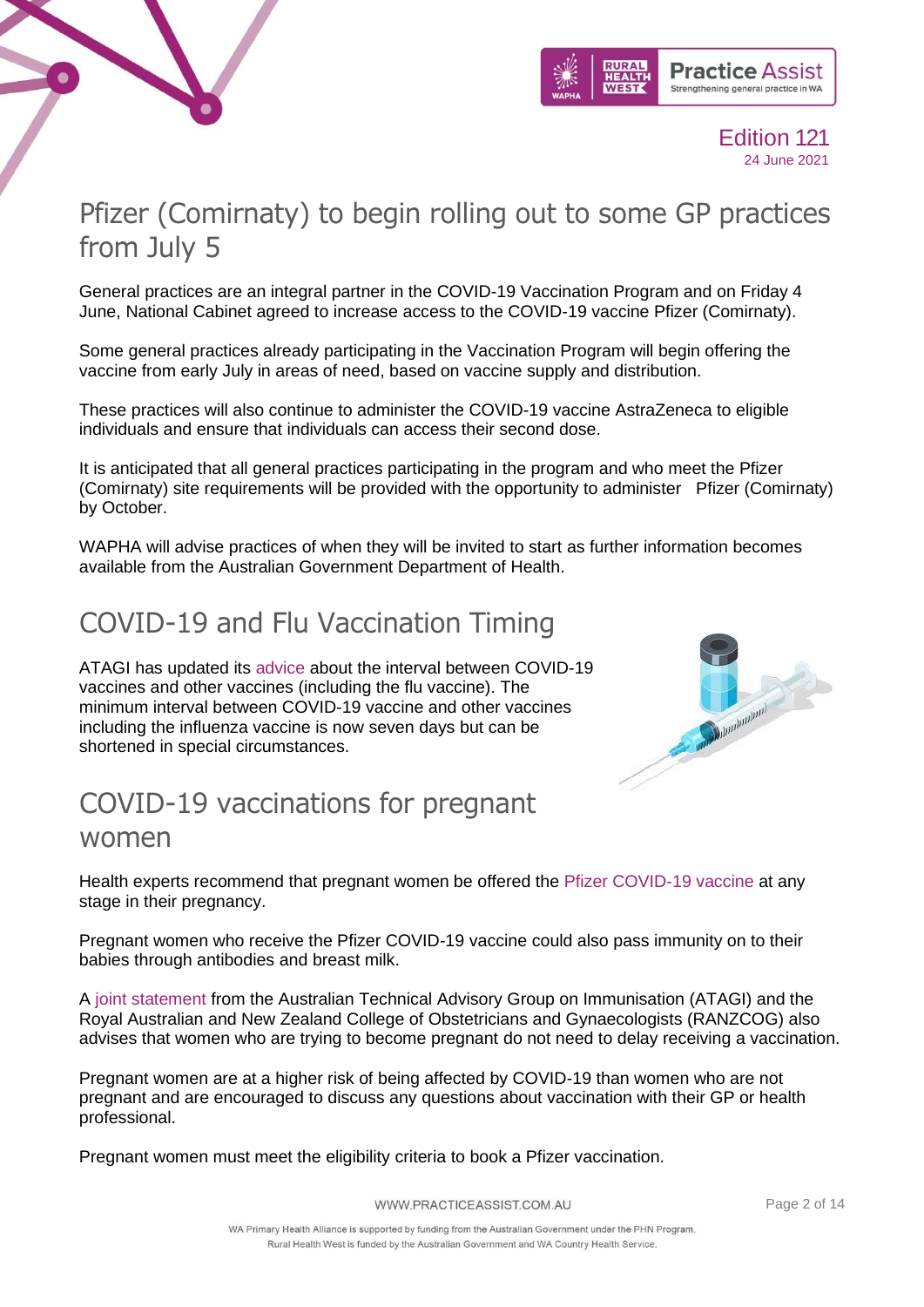



# <span id="page-2-0"></span>COVID-19 Vaccination Training Modules Updated

Updates have occurred to the COVID-19 vaccination training program on Monday 21 June.

Module progress and completion have not been affected. You are expected to login and view the new information. A summary of the updates can be found in the announcement forum. All changes within the modules are identified by 'NEW' in red. You can log-in to the training modules [here.](https://covid19vaccinationtraining.org.au/login/index.php)

### <span id="page-2-1"></span>COVID-19 HealthPathways Updates

The following content updates have now been published on the HealthPathways site:

### [COVID-19 Vaccination Procedure](https://linkprotect.cudasvc.com/url?a=https%3a%2f%2fwapha.us11.list-manage.com%2ftrack%2fclick%3fu%3dc973db7b85e56f4c3d0eaacee%26id%3d0543c38611%26e%3d02c79a9d9f&c=E,1,B69GOm1tEn9nZtcTYCCRwwelckGUNqJ53u9NU3DV2ul3ZIWpehmy1dunKQkQM9WsTZZRQmQeLUi4E04bTDSfF6tazk7T8UJoiBffRZJDEvOraNMziA,,&typo=1)

Added new key links to Australian Department of Health:

- COVID-19 Vaccine Advice for Vaccine Providers
	- COVID-19 Vaccine Clinical Considerations

#### [COVID-19 Vaccination Information](https://linkprotect.cudasvc.com/url?a=https%3a%2f%2fwapha.us11.list-manage.com%2ftrack%2fclick%3fu%3dc973db7b85e56f4c3d0eaacee%26id%3dae3f8f8d12%26e%3d02c79a9d9f&c=E,1,wCXylyPANBV45JoUNyXC_hES3kcQZHY2oiPyAL67nV7PF-jK2IpfT9SDz5nBziVhmLBJEIM75_DeV2xT2RxYZCa-LH2TqPJc_rmi9K1s1s4uKg,,&typo=1)

Added new Clinical editor's note under Australian national guidance section for:

- New resources:
	- Infection Control Expert Group (ICEG)- Updated Recommendations to Protect Healthcare Workers from COVID-19 Infection.
	- Joint statement between RANZCOG and ATAGI about COVID-19 Vaccination for Pregnant Women.
- Recently updated GP resources:
	- The Royal Australian and New Zealand College of Obstetricians and Gynaecologists (RANZCOG)- COVID-19 Vaccination in Pregnant and Breastfeeding Women.
	- [COVID-19 Vaccination: ATAGI Clinical Guidance on COVID-19 Vaccine in Australia in](https://linkprotect.cudasvc.com/url?a=https%3a%2f%2fwapha.us11.list-manage.com%2ftrack%2fclick%3fu%3dc973db7b85e56f4c3d0eaacee%26id%3dccf6d39b76%26e%3d02c79a9d9f&c=E,1,oqmFBZqtdn3LTQGCzxLpdWjioTpjbydWTvZcUuxroKP5n6hxMiaKryvJT1CVs6YHJbORRLsmGDiBYMu7C-9ZWXsIis75pAPKjsvTAcMxHvpb6jR-QT8t6BZQ8qg,&typo=1)  [2021](https://linkprotect.cudasvc.com/url?a=https%3a%2f%2fwapha.us11.list-manage.com%2ftrack%2fclick%3fu%3dc973db7b85e56f4c3d0eaacee%26id%3dccf6d39b76%26e%3d02c79a9d9f&c=E,1,oqmFBZqtdn3LTQGCzxLpdWjioTpjbydWTvZcUuxroKP5n6hxMiaKryvJT1CVs6YHJbORRLsmGDiBYMu7C-9ZWXsIis75pAPKjsvTAcMxHvpb6jR-QT8t6BZQ8qg,&typo=1) (V.5)
- **Recently updated Patient resources:** 
	- Weighing up the Potential Benefits Against Risk of Harm from COVID-19 Vaccine AstraZeneca
	- [COVID-19 Vaccination: COVID-19 Vaccination Decision Guide for Women who are](https://linkprotect.cudasvc.com/url?a=https%3a%2f%2fwapha.us11.list-manage.com%2ftrack%2fclick%3fu%3dc973db7b85e56f4c3d0eaacee%26id%3daee10ef815%26e%3d02c79a9d9f&c=E,1,U-57diuxWLil-vC6CvI_q-_Mfcz_LORkK8PHng-OCGiYNVO_glqLczWwZkFCCkzJsq_o54h1MGZth9OczkvRcLcwWvcJx2sv9dMx8FisKbLQDQ,,&typo=1)  [Pregnant, Breastfeeding, or Planning Pregnancy](https://linkprotect.cudasvc.com/url?a=https%3a%2f%2fwapha.us11.list-manage.com%2ftrack%2fclick%3fu%3dc973db7b85e56f4c3d0eaacee%26id%3daee10ef815%26e%3d02c79a9d9f&c=E,1,U-57diuxWLil-vC6CvI_q-_Mfcz_LORkK8PHng-OCGiYNVO_glqLczWwZkFCCkzJsq_o54h1MGZth9OczkvRcLcwWvcJx2sv9dMx8FisKbLQDQ,,&typo=1)

#### Recently Reviewed Pathways

- **[Emergency Contraception](https://wa.communityhealthpathways.org/55831.htm)**
- [Contraceptive Implant](https://wa.communityhealthpathways.org/61811.htm)
- **[Progestogen-only Pills \(POPs\)](https://wa.communityhealthpathways.org/61776.htm)**
- **[Falls Prevention](https://wa.communityhealthpathways.org/31775.htm)**

To access HealthPathways please email the HealthPathways team at [healthpathways@wapha.org.au](mailto:healthpathways@wapha.org.au)

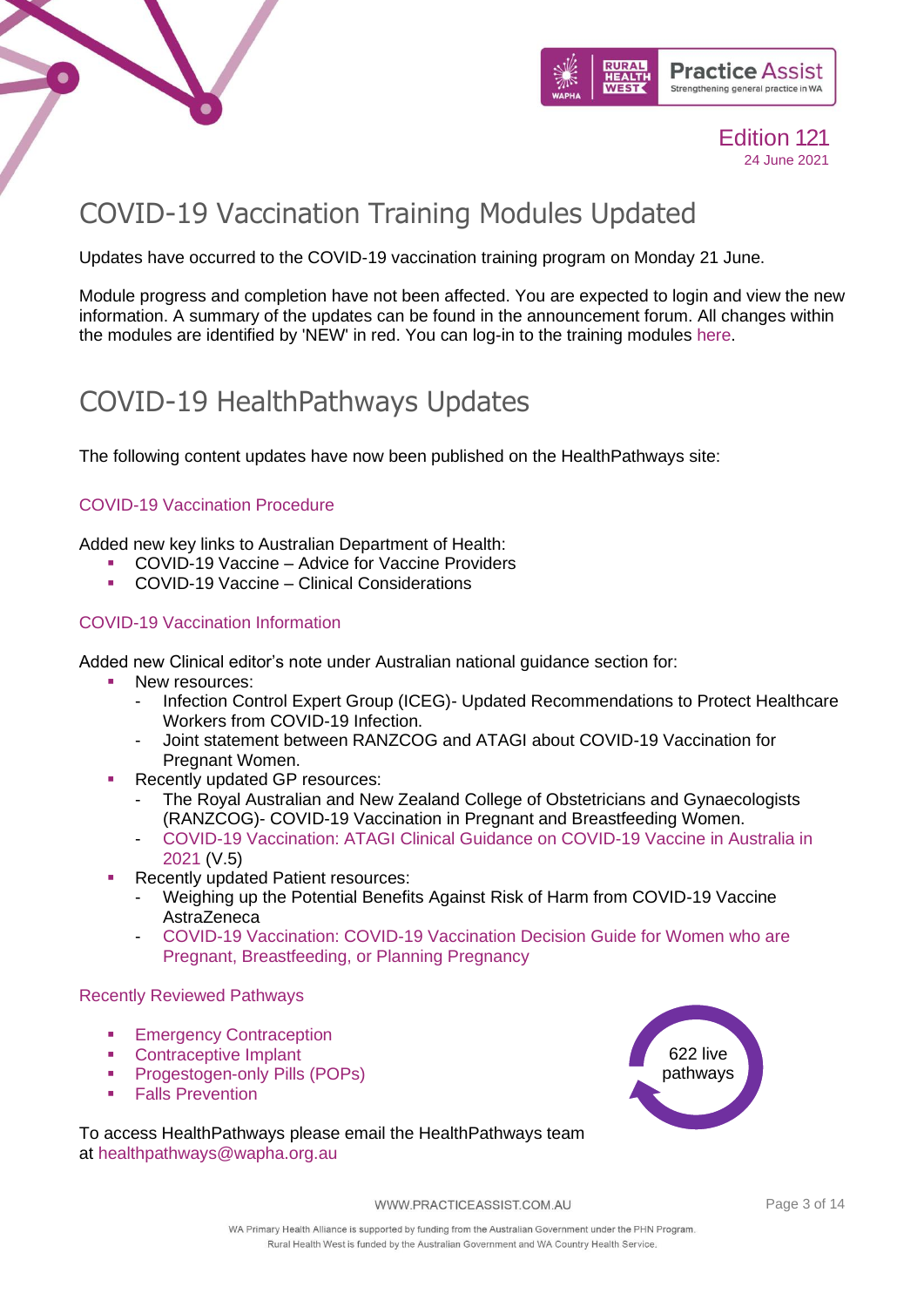



### <span id="page-3-0"></span>New MBS item: In-Depth Patient Assessment for a COVID-19 Vaccine

From 18 June 2021, the Australian Government introduced two new MBS items (10660 and 10661) to support GPs and OMPs to provide in-depth clinical assessments of patients aged 50 years and over regarding patients' individual health risks and benefits associated with receiving a COVID-19 vaccine. Read the full MBS fact sheet [here.](https://linkprotect.cudasvc.com/url?a=https%3a%2f%2fwapha.us11.list-manage.com%2ftrack%2fclick%3fu%3dc973db7b85e56f4c3d0eaacee%26id%3d7ee6b78961%26e%3df34f3bfedc&c=E,1,vwTEskyjZbyGsrVuKkwyrTGyi4h3Lv06qPdKdVJ-DB8w0fuyqPEQglzXThLx72aTXFVA5qG6pnL522A8YmPmc-9wtVN8J_n9zxLsQW9SygvV8Wbtow,,&typo=1)

### <span id="page-3-1"></span>Updated: Guidance on the use of personal protective equipment (PPE) for health care workers in the context of COVID-19

This document provides guidance on the use of personal protective equipment (PPE) for health care workers during the COVID-19 pandemic. The recommendations in this document were developed with advice from the National COVID-19 Clinical Evidence Taskforce Infection Prevention and Control Panel (IPC). Read in full [here.](https://www.health.gov.au/sites/default/files/documents/2021/06/guidance-on-the-use-of-personal-protective-equipment-ppe-for-health-care-workers-in-the-context-of-covid-19.pdf)

### <span id="page-3-2"></span>2021 NIP Influenza Vaccination Program – message from Department of Health

### **Provider Update - 2021 NIP Influenza Vaccination Program**

From 1 March 2021, it is mandatory for all influenza vaccinations to be reported to the Australian Immunisation Register (AIR), in accordance with the [Australian Immunisation Register Amendment](https://linkprotect.cudasvc.com/url?a=https%3a%2f%2fhealth.us20.list-manage.com%2ftrack%2fclick%3fu%3d32cc4a56e0e39b38a4d4cf223%26id%3d7d0611f806%26e%3d0f37de1568&c=E,1,VWuqeZQ7fKjRlhKXvX9vhwtPuVe0HQYVZomHjGa-0OzMqDvVWgLy2q7KNjtAzbtVJwWfE4DzU3Hm3TBKZwUXk-ASBhDKrXv0NyKr1ZMY_UI,&typo=1)  [\(Reporting\) Rules 2021.](https://linkprotect.cudasvc.com/url?a=https%3a%2f%2fhealth.us20.list-manage.com%2ftrack%2fclick%3fu%3d32cc4a56e0e39b38a4d4cf223%26id%3d7d0611f806%26e%3d0f37de1568&c=E,1,VWuqeZQ7fKjRlhKXvX9vhwtPuVe0HQYVZomHjGa-0OzMqDvVWgLy2q7KNjtAzbtVJwWfE4DzU3Hm3TBKZwUXk-ASBhDKrXv0NyKr1ZMY_UI,&typo=1)

Recently the Australian Government Department of Health investigated an incident reported by a General Practice, where a high number of influenza vaccines with 2020 batch numbers were reported to the AIR as being administered in the 2021 influenza season. This resulted from incorrect batch numbers being reported to the AIR due to some clinical information software storing and/or autofilling previously entered information.

It led to data entry errors when this old information was being used and not confirmed to be current prior to submission.

All Providers are reminded to:

- double check expiration dates of vaccines prior to administration
- dispose of out of date stock appropriately
- encourage all staff at your practice to double check that the information being reported to the AIR is correct prior to submitting it to AIR.

#### **A factsheet outlining mandatory reporting obligations and helpful tips for reporting to the AIR is available [here](https://linkprotect.cudasvc.com/url?a=https%3a%2f%2fhealth.us20.list-manage.com%2ftrack%2fclick%3fu%3d32cc4a56e0e39b38a4d4cf223%26id%3dcfccdeeeac%26e%3d0f37de1568&c=E,1,qeJSebfGUnOnf9IbMyCDVFwTVU3QTistwtgwuEvX4v_XMdo1odbjZxxojPb2P5M5gOd1WAmBz7EJiwVurxDTbeoq9EVK3LljPp089-Yx9DZcvg,,&typo=1)**.

#### **A covering letter from the Australian Government Department of Health is available** [here.](https://linkprotect.cudasvc.com/url?a=https%3a%2f%2fhealth.us20.list-manage.com%2ftrack%2fclick%3fu%3d32cc4a56e0e39b38a4d4cf223%26id%3d542f428955%26e%3d0f37de1568&c=E,1,C0MZb25BXYqCbgfMKSr6vabA-RHEVL5jZ1-CUNM-0oxz5t18J88g_yUsaEhCt7vo6BmyG_XPehor4607XyQESIukN4scmaSZEjFVAaQ2l-p6S0WmbFeYoYe3&typo=1)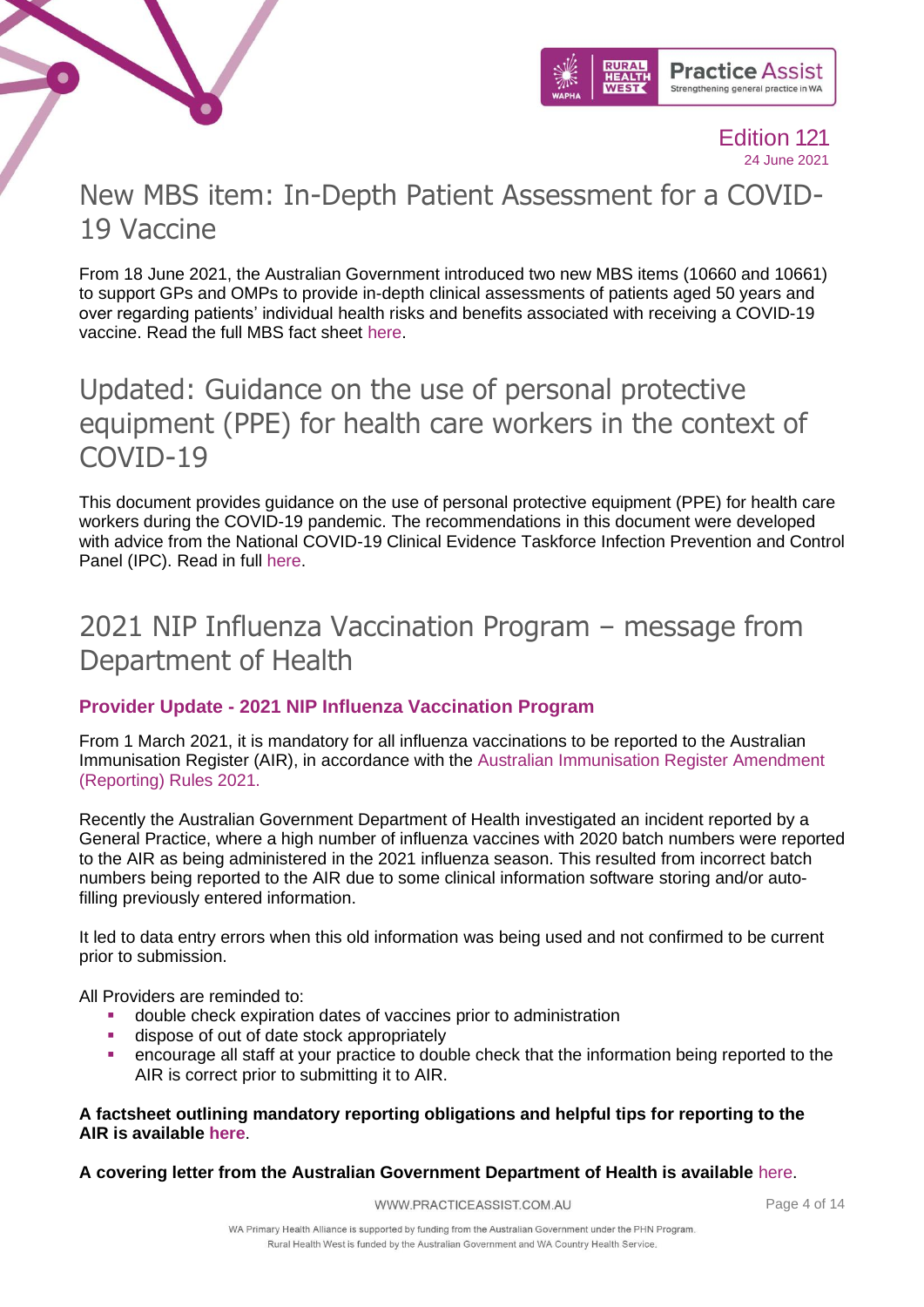



### <span id="page-4-0"></span>Influenza Vaccination Coverage 2021

Influenza vaccination coverage update as at 20 June 2021:

- 2021 state wide coverage is 24.6% and remains below 2020 levels but similar to 2019.
- **Coverage for children aged >6 months to <5 years is 15.3%, coverage within this group was** 44.8% at the same time last year.
- **Coverage for children aged**  $5 < 12$  **years is 11.5%, compared with 35.9% at the same time last** year.
- Coverage for adults aged 65 years or older is 59.6%, coverage within this group was 66.5% at the same time last year.
- Coverage for Aboriginal persons is 13.2% compared with 33.1% at the same time last year.



Influenza vaccine doses and coverage - cumulative (AIR) - WA all ages, 2019-2021

Data sourced from Australian Immunisation Register, prepared by Communicable Disease Control Directorate, WA Department of Health.

# <span id="page-4-1"></span>Acute Rheumatic Fever and Rheumatic Heart Disease: Mandatory Reporting

Did you know that in WA we have the highest rate of patients who are detected with Rheumatic Heart Disease (RHD, and no previous history of ARF? What this means is that clinicians are not detecting ARF early enough and the ARF causes heart valve damage and leads to RHD. This is the point at which patients then need surgery.

WWW.PRACTICEASSIST.COM.AU

Page 5 of 14

WA Primary Health Alliance is supported by funding from the Australian Government under the PHN Program. Rural Health West is funded by the Australian Government and WA Country Health Service.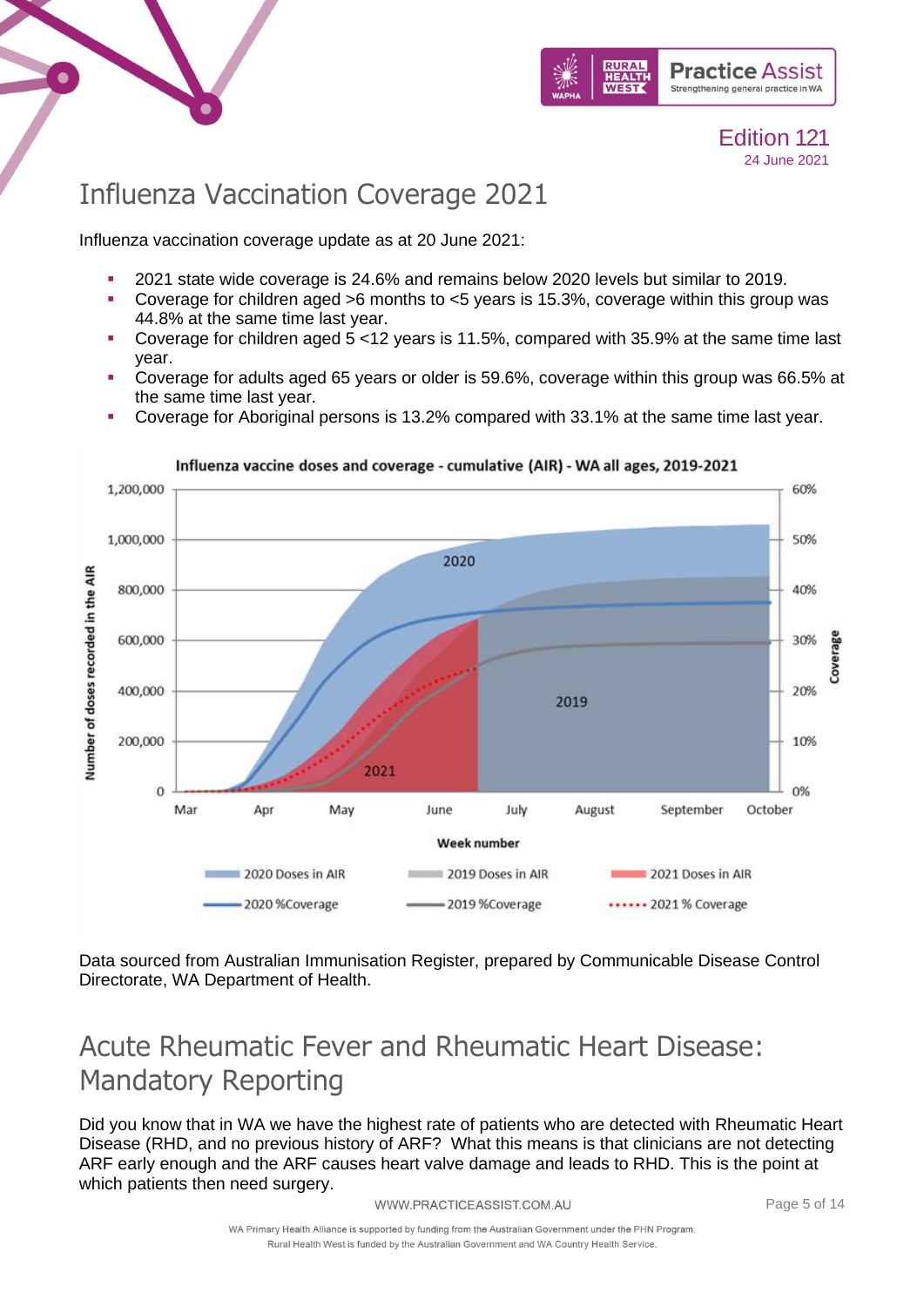



Since 2015 it has been mandated by law that health professionals notify the WA Rheumatic Heart Disease Register when they suspect that a patient has, or is currently being treated for, ARF – both confirmed cases and probable cases of ARF (including recurrences) – or RHD.



The WA Rheumatic Heart Disease Register aims to improve detection, monitoring and management of ARF and the resultant condition RHD.

Reporting to the register is critical to understanding the burden of these diseases in WA. The data collected by the RHD Program is used to monitor and improve the treatment of ARF and RHD, access to medical specialists and diagnostic tests, and research into causes, prevention, treatment and screening. More information about reporting of ARF and RHA can be found on the WA Department of Health's [website](https://ww2.health.wa.gov.au/Articles/U_Z/WA-rheumatic-heart-disease-register) or our ARF pathway on [HealthPathwaysWA.](https://wa.communityhealthpathways.org/)

This is the second article in a series of three articles focusing on Acute Rheumatic Fever and Rheumatic Heart Disease. You can read the previous articles on prevalence, diagnosis and treatment [here.](https://www.practiceassist.com.au/About-PracticeAssist/News-and-Updates/Practice-Connect-120#rheumatic)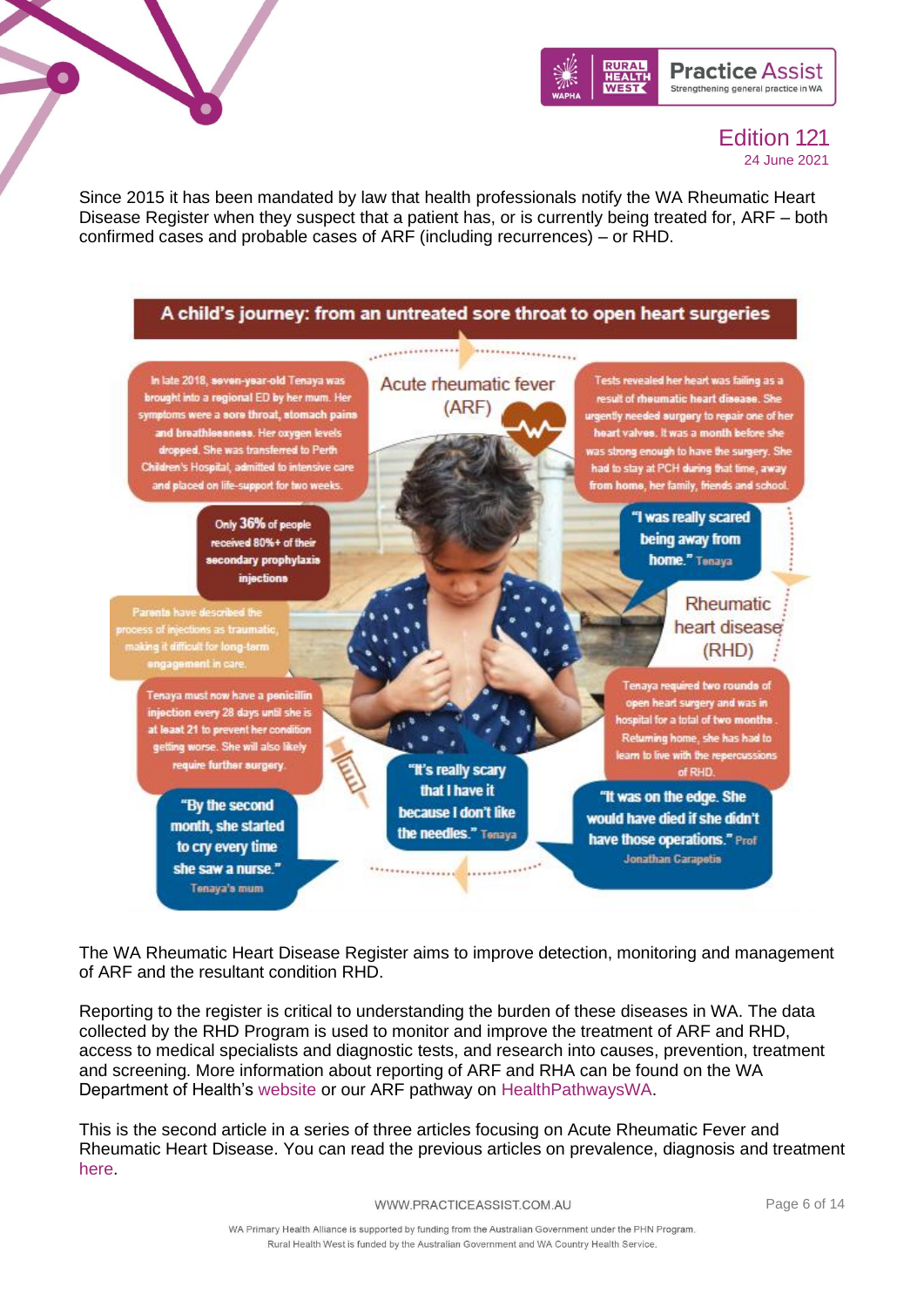



### <span id="page-6-0"></span>GPs at forefront of advance care planning

Primary care is set to play a larger role in advance care planning with the imminent implementation of the Voluntary Assisted Dying Act in Western Australia from 1 July 2021.

A recent [national study](https://onlinelibrary.wiley.com/doi/10.1111/hex.13264) found 70% of Australians aged 65 and over are missing the opportunity to consider their end of life care, and of those who do have advance care planning documentation in place, about 30% is incomplete, invalid or non-legally binding.

WA Primary Health Alliance Aged Care Senior Policy Advisor, Lisa Ryan, says this is where the enduring and trusting relationship between a GP and their patient is invaluable.

"A great time for this conversation to happen can be as part of a Health Assessment for people aged 75 and over, but it can, of course, happen at any time."

"Patients will readily confide in and take advice from their family doctor, so it is vital to provide GPs with the necessary information and tools to support their patients to achieve their end of life goals."

For support with clinical decision making, GPs can refer to the [Advance Care Planning Health](https://wa.communityhealthpathways.org/39484.htm)  [Pathway](https://wa.communityhealthpathways.org/39484.htm) and related pathways.

To encourage increased uptake of advance care planning across Western Australia, WA Health is undertaking consultation on the development of a standardised format for the Advance Health Directive, a legally binding document that specifies the care a person would like in the future, including decisions about resuscitation, mechanically assisted ventilation and assisted nutrition and hydration.

More information on advance care planning for health professionals is available from:

- **[WA Health](https://healthywa.wa.gov.au/Articles/A_E/Advance-care-planning)**
- [RACGP](https://www.racgp.org.au/running-a-practice/practice-resources/practice-tools/advance-care-planning)
- **[End of Life Essentials](https://www.endoflifeessentials.com.au/)**
- [Cancer Council WA](https://www.cancerwa.asn.au/professionals/pasce/)
- **Palliative Care WA**

For more information on advance care planning for patients, their families and carers visit the [WA](https://healthywa.wa.gov.au/Articles/A_E/Advance-care-planning)  [Health website.](https://healthywa.wa.gov.au/Articles/A_E/Advance-care-planning)

### CPD for General Practitioners

NPS MedicineWise offer a wide range of free, accredited CPD activities for general practitioners to maintain best practice.

Browse the options online [here.](https://www.nps.org.au/cpd/professions/general-practitioners)

Choose an activity to suit clinical areas of interest within your practice and your preferred format – online, face-to-face or group discussion. Activities are accredited for RACGP QI&CPD program points and in the ACRRM PD program.

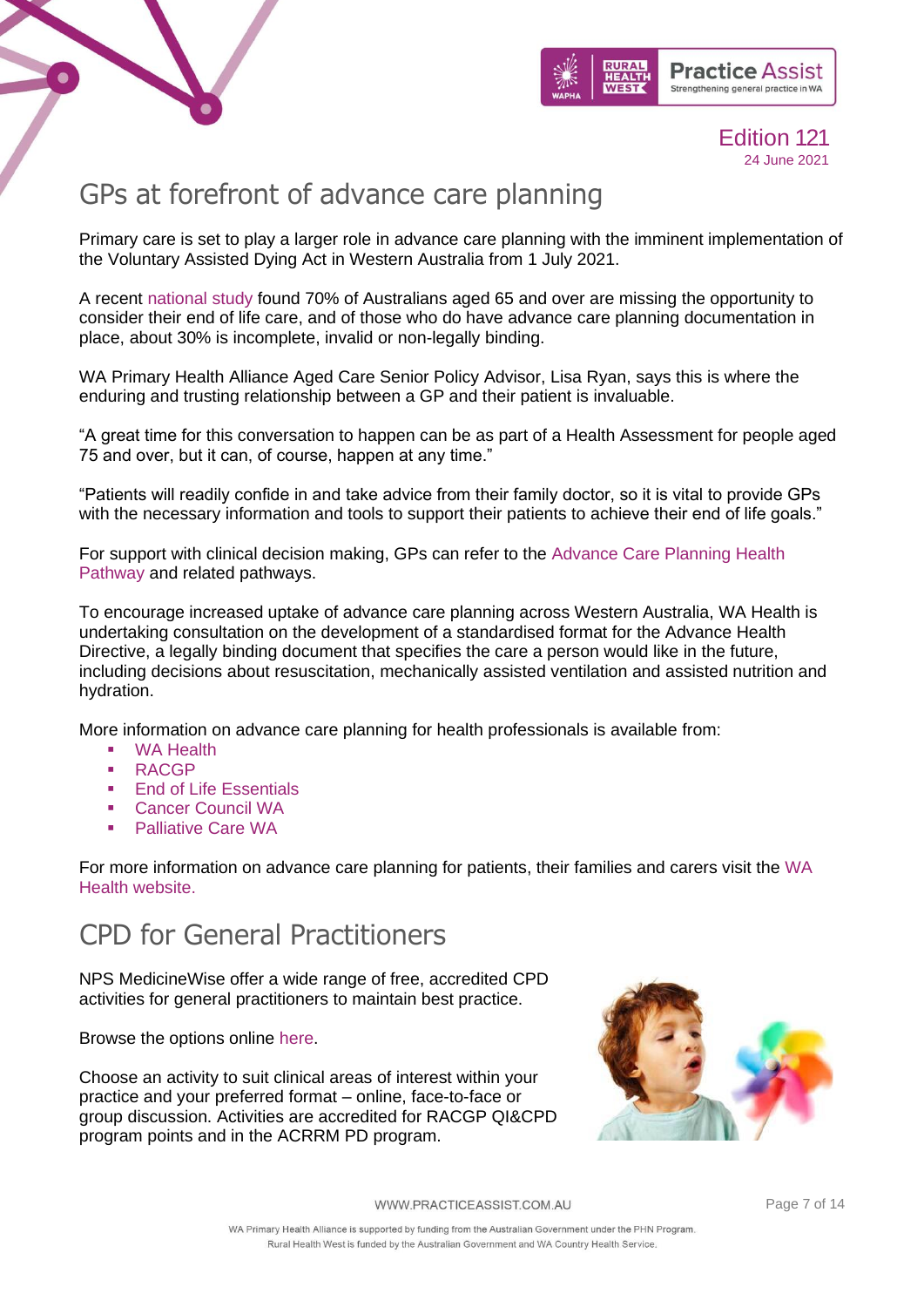



### <span id="page-7-0"></span>Closing the Gap PBS Co-payment Program Changes

Key changes being implemented to Closing the Gap (CTG) Pharmaceutical Benefits Scheme (PBS) Co-Payment program from 1 July 2021 are:

- Any PBS prescriber can register eligible Aboriginal and Torres Strait Islander people for the Program if they are not already registered.
- PBS prescribers will no longer be legally required to write or electronically print 'CTG' on eligible PBS prescriptions for registered Aboriginal and Torres Strait Islander people. However, annotation of a PBS script will help Community Pharmacies and Section 94 Approved Private Hospital pharmacists know that the patient is registered for the program, when dispensing the medicines.
- General Schedule PBS prescriptions issued by PBS prescribers within public hospitals will now be eligible for the Program, provided they are dispensed by a community pharmacy or Section 94 Approved Private Hospital pharmacy.

Find out more in the Australian Government Department of Health factsheet for [health](https://mcusercontent.com/c973db7b85e56f4c3d0eaacee/files/5aafa841-be11-c303-ebf4-cf80655bda38/HP.pdf)  [professionals](https://mcusercontent.com/c973db7b85e56f4c3d0eaacee/files/5aafa841-be11-c303-ebf4-cf80655bda38/HP.pdf) or [Aboriginal patients.](https://mcusercontent.com/c973db7b85e56f4c3d0eaacee/files/2e5fd374-89ea-495f-7f37-8aaf0bed492a/people.pdf)

### <span id="page-7-1"></span>Launch of the Manual of Resources in Aboriginal and Torres Strait Islander Suicide Prevention

The *Manual* is a collection of practical resources and tools that people, both Aboriginal and Torres Strait Islander and non-Indigenous, can use to make a real difference in promoting positive mental health and social emotional wellbeing, and preventing suicide in our communities.

It responds to a need that many people have expressed: for simple guidance focused on positive actions that can be taken in a crisis or to address an ongoing issue.

The *Manual* is organised in three sections:

- **•** For individuals, families, Elders and community members
- **•** For clinicians and other front-line workers, both Indigenous and mainstream
- **For community leaders and organisations.**

Each section includes downloadable resources, checklists, online decision tools and best practice case studies that support users to respond positively and proportionately in whatever situation they face.

For further information on this resource please click [here.](https://cbpatsisp.com.au/the-manual-of-resources/about-the-manual-of-resources/)



WWW.PRACTICEASSIST.COM.AU

Page 8 of 14

WA Primary Health Alliance is supported by funding from the Australian Government under the PHN Program. Rural Health West is funded by the Australian Government and WA Country Health Service.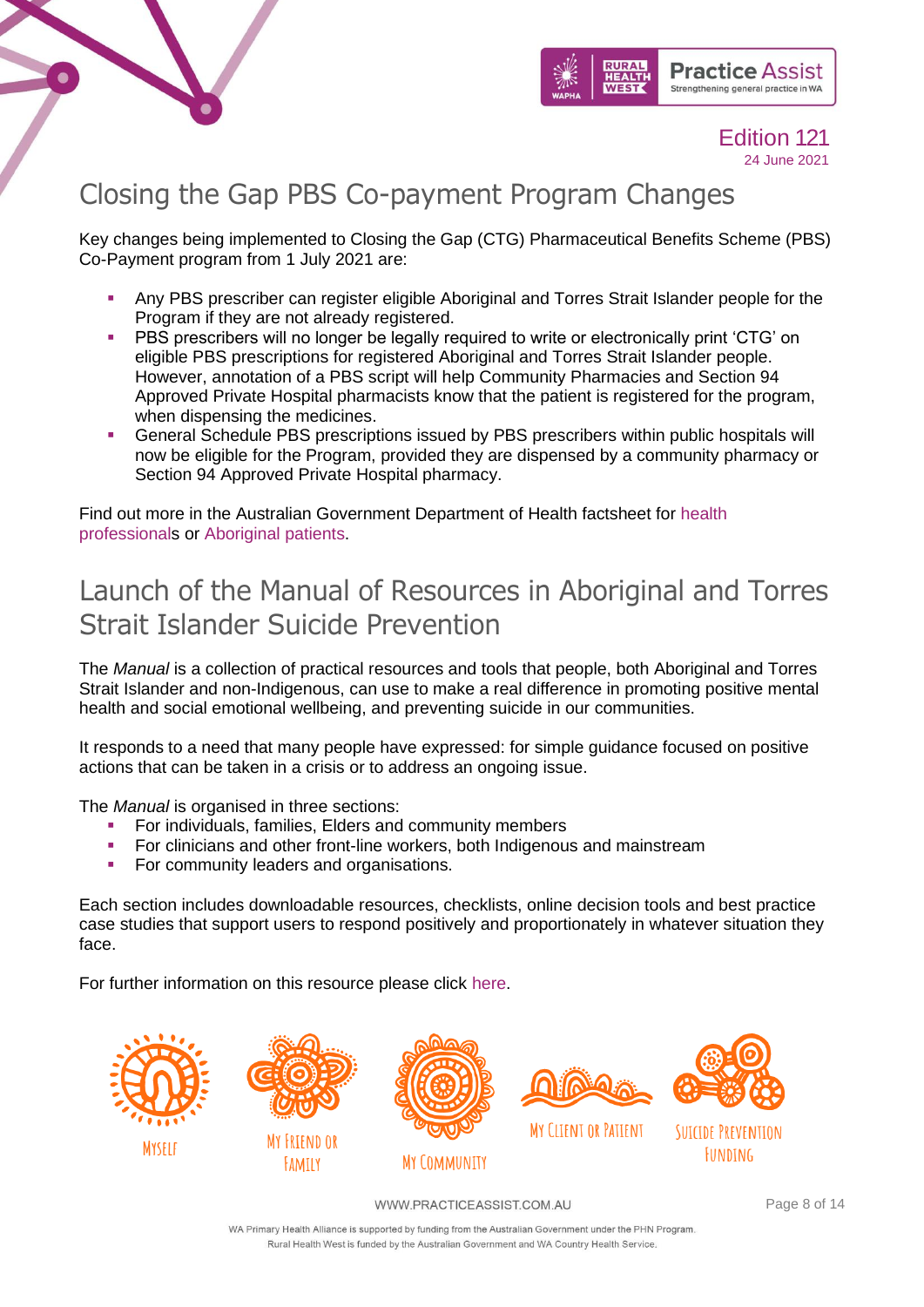

.



Edition 121 24 June 2021

### <span id="page-8-0"></span>Veterans MATES: Tinnitus - help is available

Tinnitus is among the top three most accepted conditions for Australian veterans. Not all veterans with tinnitus are bothered by it, but for about one in five, it substantially affects their physical and mental wellbeing.

Tinnitus is often associated with hearing loss, anxiety and depression, insomnia, poor concentration, hyperacusis (increased sensitivity to everyday sounds), and reduced social enjoyment, all of which impair daily functioning and quality of life. Some people report feeling overwhelmed, exhausted, hopeless and suicidal.

The Veterans' MATES Program is pleased to offer a range of educational materials to assist with supporting veterans and their healthcare providers.

- Veteran Brochure [Taking on tinnitus –](https://www.practiceassist.com.au/PracticeAssist/media/Practice-Connect/Tinnitus_VetBrochure_Jun2021.pdf) support is available
- **Therapeutic Brief [Tinnitus: help is available](https://www.practiceassist.com.au/PracticeAssist/media/Practice-Connect/Tinnitus_Therapeutic-Brief_Jun2021.pdf)**

For further information and copies of previous topic materials please visit the [Veterans Mates](https://www.veteransmates.net.au/) website.

### <span id="page-8-1"></span>Young Onset Parkinson's Exchange (YOP-X) App and Website

Parkinson's Australia has launched the Young Onset Parkinson's Exchange (YOP-X) App and website as an information portal and resource hub supporting people with young onset Parkinson's, and provides a valuable workforce tool for GPs and other health professionals. Developed as a living lab model, the experiences, ideas, knowledge and daily needs of people with young onset Parkinson's have underpinned all App and website content, with more than one hundred individual stories and experiences shaping tools and resources. YOP-X also provides a fast track for people with young onset Parkinson's to collect and collate information relevant to their NDIS applications.

For more information on the YOP-X project and to access tools and resources, please visit [www.youngonsetparkinsons.org.au](http://www.youngonsetparkinsons.org.au/) or view the brochure [here.](https://www.practiceassist.com.au/PracticeAssist/media/Practice-Connect/YOP-X-Description-and-Overview-of-Funtions.pdf)

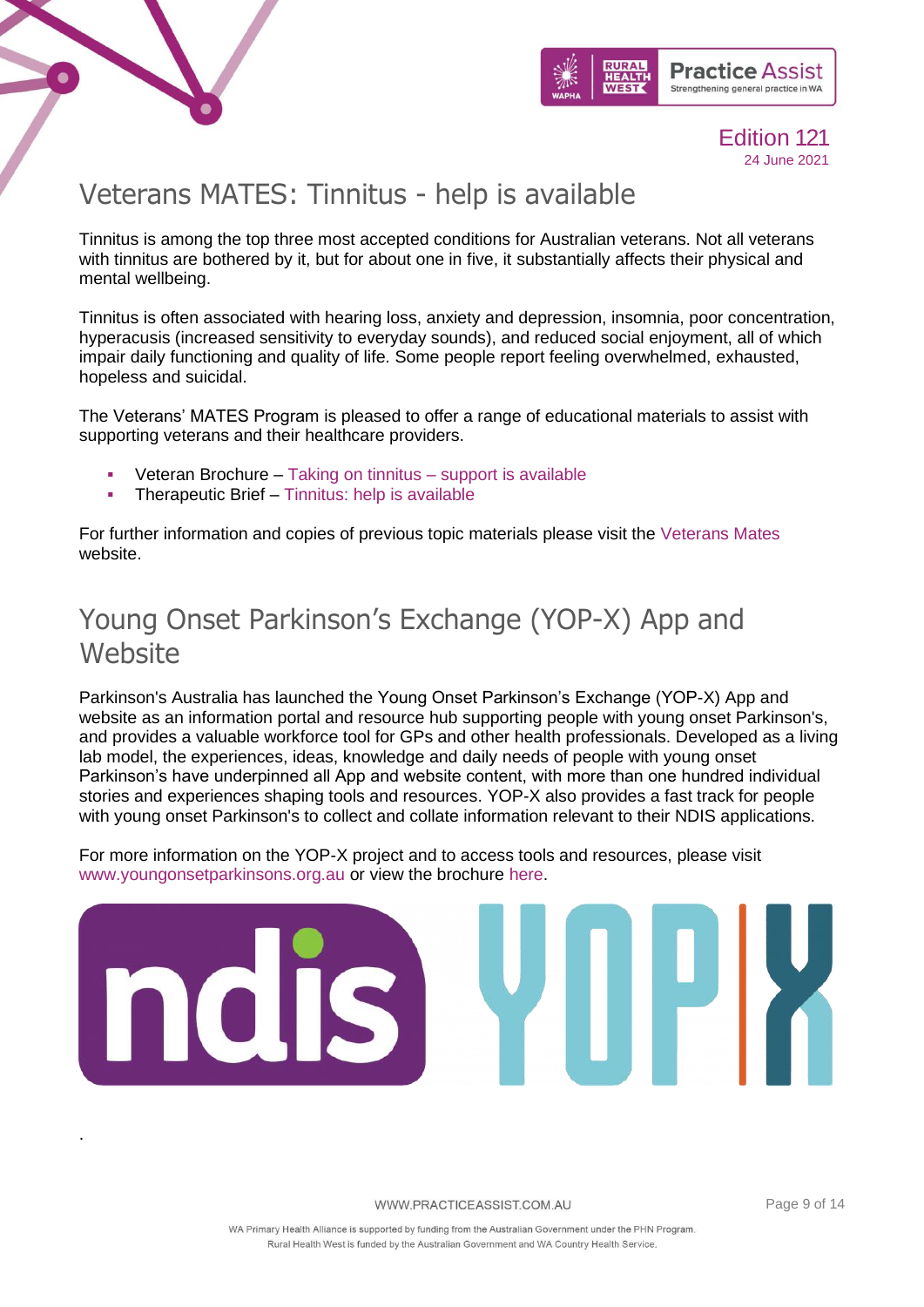



### <span id="page-9-0"></span>Practice Assist Resource Library

As part of our support for general practices, Practice Assist maintains a library of useful resources in our [Practice Assist Resource Library.](https://www.practiceassist.com.au/Resource-Library) These resources range across different topics from GP Accreditation, Practice Incentives Program, to the latest in resources around COVID-19.

Here are some of our new and updated resources:

#### **COVID-19 Resources**

- COVID-19 Checklist Preparing Patients [for vaccination at a different location](https://www.practiceassist.com.au/PracticeAssist/media/ResourceLibrary/210326-WA-COVID-19-Checklist-Preparing-patients-for-vaccination-at-a-different-location.pdf) (new)
- COVID19 Vaccination for [Nonparticipating practices](https://www.practiceassist.com.au/PracticeAssist/media/ResourceLibrary/COVID19-Vaccination-for-Non-participating-practices-210325.pdf) (new)
- COVID-19 Vaccination Planning [Implementing a vaccination clinic](https://www.practiceassist.com.au/PracticeAssist/media/Coronavirus-(COVID-19)/WA-COVID-19-Vaccination-Planning-Checklist-210323.pdf)  [checklist](https://www.practiceassist.com.au/PracticeAssist/media/Coronavirus-(COVID-19)/WA-COVID-19-Vaccination-Planning-Checklist-210323.pdf) (new)
- **MBS COVID-19 Vaccine Suitability** [Assessment Items](https://www.practiceassist.com.au/PracticeAssist/media/ResourceLibrary/MBS-COVID-19-Vaccine-suitability-Assessment-Service-Factsheet-210316.pdf) (new)
- [COVID-19 Vaccination Checklist](https://www.practiceassist.com.au/PracticeAssist/media/ResourceLibrary/WA-COVID-19-Vaccination-Checklist-210302.pdf) (new)
- [COVID-19 Vaccine Eligibility Checker](https://covid-vaccine.healthdirect.gov.au/eligibility) (new)

#### **Digital Health**

How to access AIR through My Health [Record and find a patient's immunisation](https://www.practiceassist.com.au/PracticeAssist/media/ResourceLibrary/Digital%20Health/Accessing-AIR-through-MHR-Fact-Sheet-V2-210413.pdf)  [history](https://www.practiceassist.com.au/PracticeAssist/media/ResourceLibrary/Digital%20Health/Accessing-AIR-through-MHR-Fact-Sheet-V2-210413.pdf) (new)

#### **Medicare**

- **MBS Items for Medical Practitioners in** [3GA Programs and MDRAP](https://www.practiceassist.com.au/PracticeAssist/media/ResourceLibrary/Medicare%20Benefits%20Schedule/MBS-Items-for-3GA-Programs-and-MDRAP-Fact-Sheet.pdf) (new)
- Advance Care Planning (ACP) and [supporting MBS items](https://www.practiceassist.com.au/PracticeAssist/media/ResourceLibrary/Medicare%20Benefits%20Schedule/Advance-Care-Planning-Fact-Sheet-V1-210514.pdf) (new)

If you have an idea for a new resource or feedback on our current resources, please email [practiceassist@wapha.org.au](mailto:practiceassist@wapha.org.au) with ideas and comments.

### <span id="page-9-1"></span>Medicare Benefits Schedule Changes

From 1 July 2021 there will be changes made to the MBS. While most of these changes apply to surgical items, the following may impact general practice.

#### **Heart Health Assessment**

Items 699 and 177 will be amended from 1 July 2021, with these services only applying to a patient who is 30 years old or older. This will align the items with the current evidence-based age cohorts for the Australian Absolute Cardiovascular Disease Risk calculator.

#### **Indexation**

Indexation is to be applied to most of the general medical services items, all diagnostic imaging services, except nuclear medicine imaging and magnetic resonance imaging (MRI) and two pathology items. The MBS indexation factor for 1 July 2021 is 0.9 per cent.

Further information on the indexation schedule for the MBS is available on the [here.](http://www.mbsonline.gov.au/internet/mbsonline/publishing.nsf/Content/Factsheet-MedicareIndexationSchedule)

#### **MBS XML files**

The July 2021 Medicare Benefits Schedule (MBS) files, including an updated XML file, are available [here.](http://www.mbsonline.gov.au/internet/mbsonline/publishing.nsf/Content/Downloads-210701)

Updated Factsheets and MBS Quick guide will be available soon.

WWW.PRACTICEASSIST.COM.AU

Page 10 of 14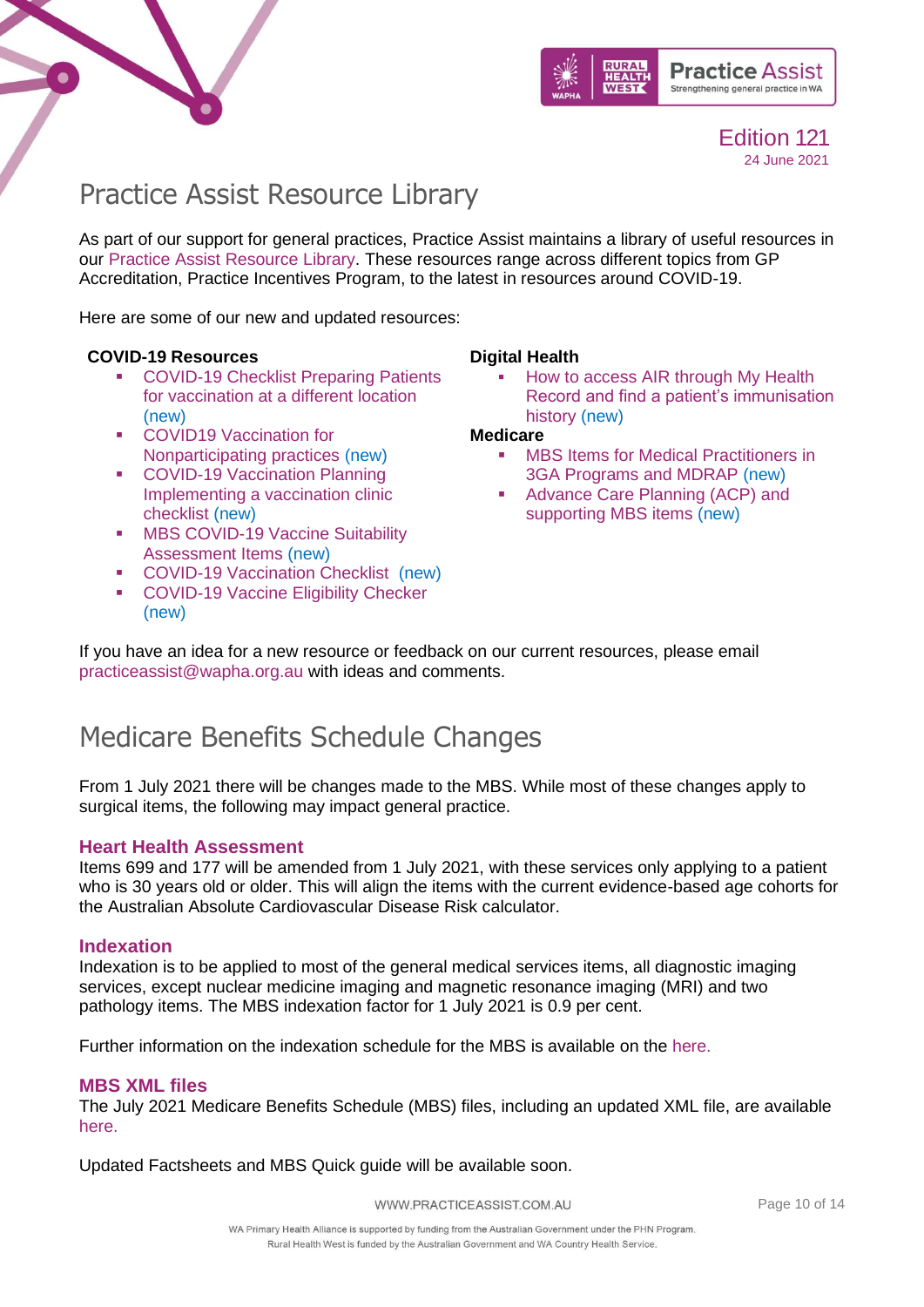



### <span id="page-10-0"></span>Health Promotion Events

### **Encourage your patients to get screened during Bowel Cancer awareness month**

With June being Bowel Cancer Awareness Month, now is a great opportunity to remind your patients that Australia's second deadliest cancer is also the most treatable, if found early.

WA recorded a 44% participation rate in the [National Bowel Screening Program](https://www.health.gov.au/initiatives-and-programs/national-bowel-cancer-screening-program) in 2019 and general practice endorsement still remains one the strongest motivational factors for people to participate in screening.

The Australian Government Department of Health acknowledges that practice nurses have an important role to play in encouraging and supporting patients to participate in the program through:

- Promoting the program in your practice
- Completing a screening audit of practice records
- **Talking to your patients aged 49 to 74 about** screening
- Sending a letter to 49-year-old patients to encourage participation in the program
- **Example 1** Finding out when patients will receive a kit and, if appropriate, encourage participation
- **Showing patients how to use a bowel screening test** kit
- Helping patients complete the participant forms
- Referring patients (of any age) with symptoms, bowel disease or family history of bowel disease to a GP
- **Getting involved in Bowel Cancer Australia's [Bowel Cancer Awareness Month](https://www.bowelcanceraustralia.org/bowel-cancer-awareness-month) each June**

The Australian Primary Healthcare Nurses Association has worked with the Cancer Council WA to develop [resources and training](https://www.apna.asn.au/education/bowel-cancer) on the program for nurses.

GPs can find more information on the [Australian Government Department of Health website](https://www.health.gov.au/initiatives-and-programs/national-bowel-cancer-screening-program/managing-bowel-screening-for-participants/the-role-of-health-professionals-and-providers-in-the-national-bowel-cancer-screening-program) or in the 'Screening [and Surveillance Colonoscopy'](https://wa.communityhealthpathways.org/17273_1.htm) HealthPathway.

| <b>Coming up soon</b>                      |            |
|--------------------------------------------|------------|
| <b>Infant Mental Health Awareness Week</b> | June 23-27 |
| World Scleroderma Day                      | June 29    |
| Dry July                                   | July 1-31  |
| <b>National Diabetes Week</b>              | July 14-20 |
| National Wound Awareness Week              | July 15-21 |
| National Pain Week                         | July 22-28 |
| Crazy Hair Day                             | July 26    |

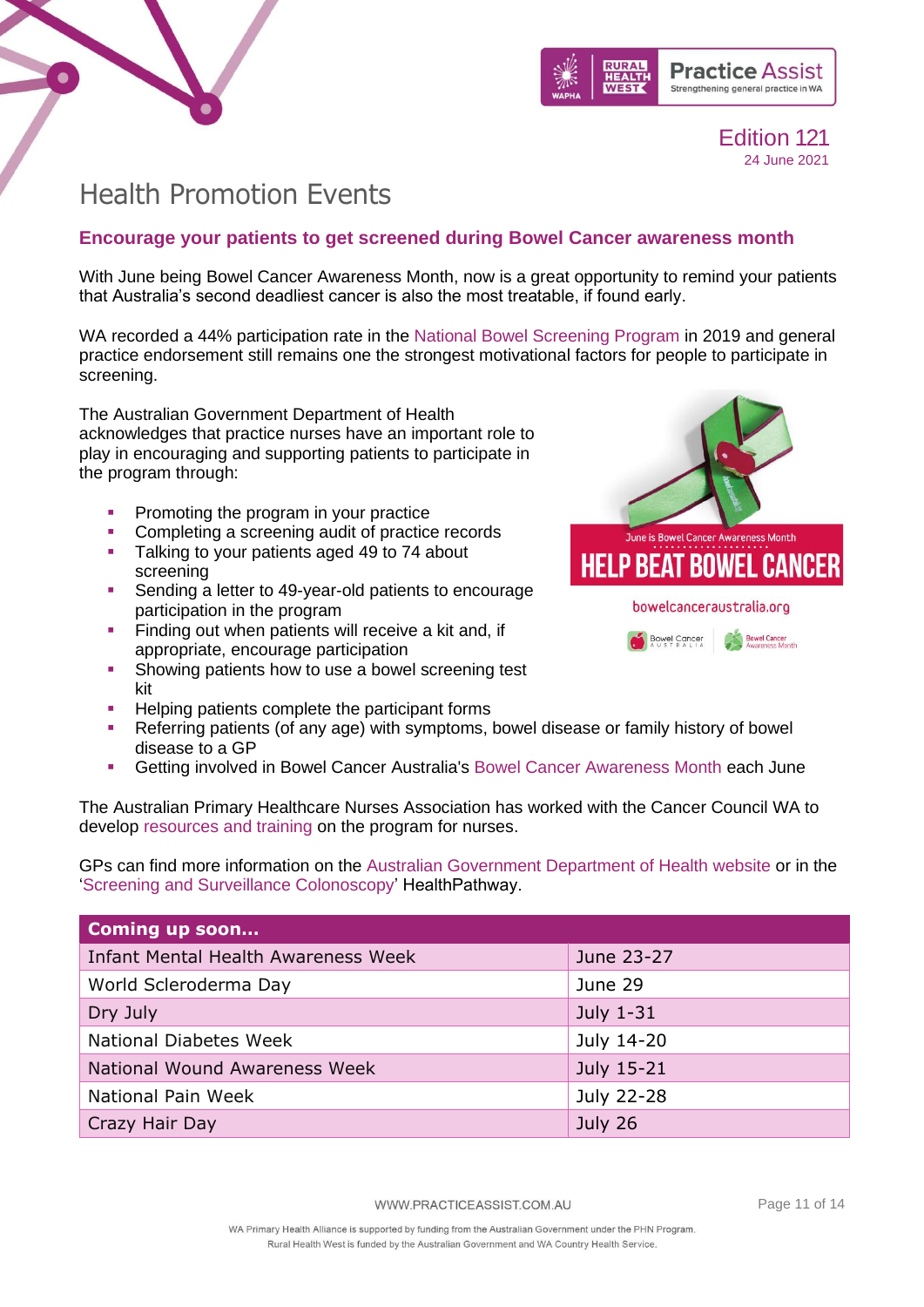

Rural Health West 2021 Aboriginal Health Conference

**Call for abstracts now open** 

 $\bullet$ 



The 2021 Aboriginal Health Conference will **celebrate** culture, strengths and **successes** in indigenous health – a time to **reflect** on achievements so far and how we can address the challenges. The conference will provide a space to **rejoice** and **reconnect** with colleagues after a challenging year in terms of environmental impacts and the COVID-19 pandemic.

All innovative projects, programs, research and initiatives will be considered, with the Conference Committee seeking:

- Interesting and thought-provoking **20-minute oral presentations**
- **E-poster presentations**
- Abstracts that are **action-oriented, strengths-based and solution-focused.**

**Closing date for abstract submission is Monday 19 July.**

For more information visit the conference [website](https://linkprotect.cudasvc.com/url?a=https%3a%2f%2fruralhealthwest.eventsair.com%2f2021-ahc%2fabstracts&c=E,1,j2wkag76BOVV43-a5dlFDiilDcppn1Jr84tzMD5gHcUlMMtdPYYGBIgDKW50yXCkLFq2eAmHsLFr1-at05u2OIDkIfoOOHS-v05dTon1ounb7GN7_hc,&typo=1) or contact the Rural Health West Events Team on 08 6389 4500.

### 5th Annual Immunisation Coalition Adult Immunisation Forum

The 5th Adult Immunisation Forum will take place on Monday 28th June 2021 and will be a virtual event due to the ongoing uncertainties with COVID restrictions.

This one-day event is free and will continue to build on the success of our previous forums, aiming:

- To better understand the burden of vaccine preventable diseases in adults
- To build an awareness of the challenges and strategies for improved vaccination in adults
- To hear the latest developments in vaccine programs for adults
- To consider ways of improving knowledge about immunisation best practice

The meeting will be of interest to health professionals, immunisation specialists, policy makers and anyone else working on the front line of public health.

**Please note the times in your local area!!** Western Australia (Perth): 6:15am - 3:00pm (4 sessions - 1.5 - 2 hour per session) [Register here.](https://us02web.zoom.us/webinar/register/8716207146762/WN_0QU3PsqIRN-rZ2wJM4GFBw)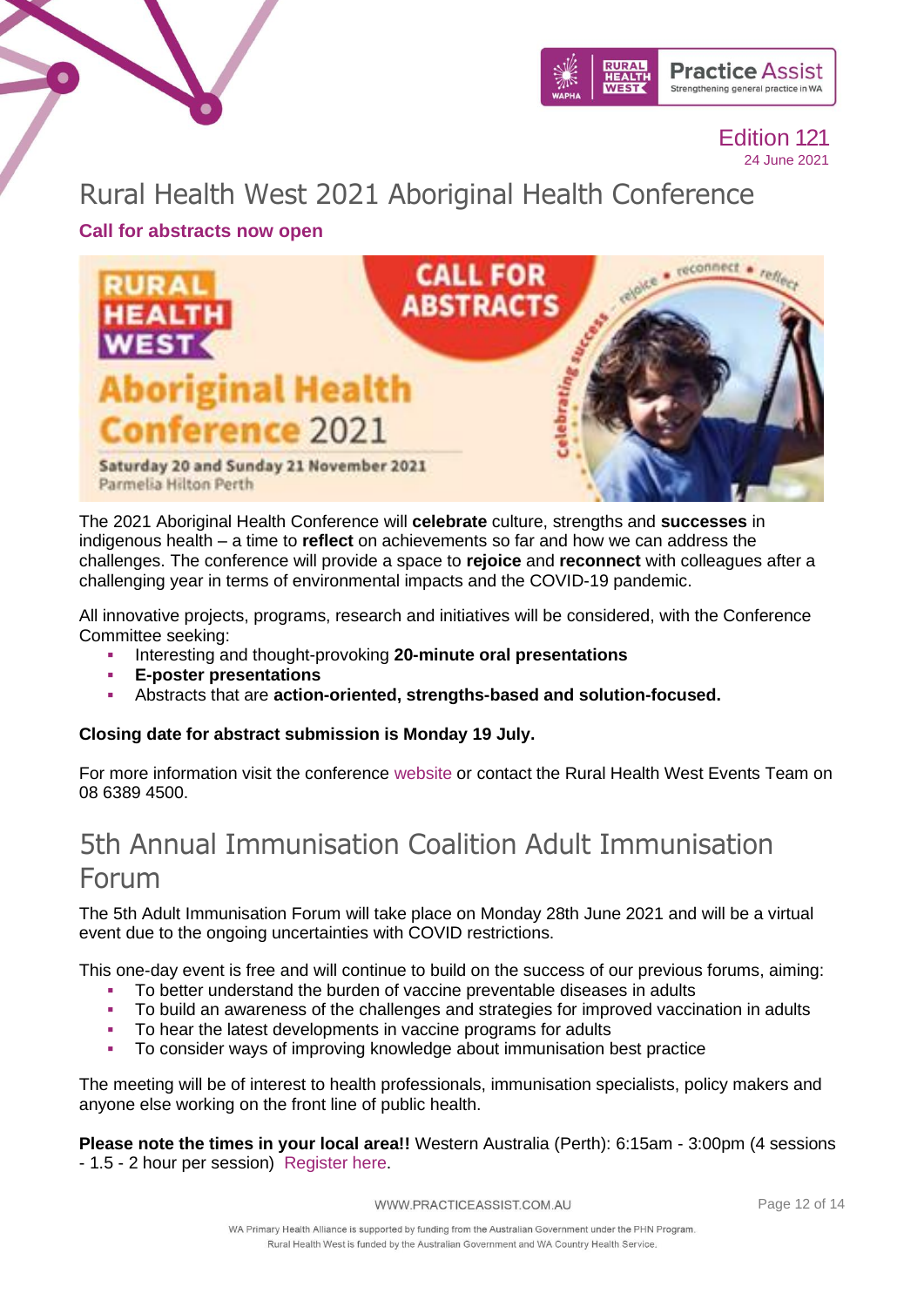



### <span id="page-12-0"></span>Education and training

Visit our Webinars & Workshops page at [www.practiceassist.com.au](http://www.practiceassist.com.au/) for the events calendar.

#### **Webinars & Workshops**

[Is it depression or adjustment disorder?](https://www.mhpn.org.au/members#/Meeting/21594) Presented by Mental Health Professionals **Network** Thursday 24 June

#### [Women's Health and Family Services -](https://whfs.org.au/2021/05/28/community-info-sessions/)

[Community Information Sessions](https://whfs.org.au/2021/05/28/community-info-sessions/) Presented by Women's Health & Family Services Joondalup – Wednesday 23 June Northbridge – Friday 25 June

### [WA Foot Collaborative Annual Meeting](https://www.diabeteswa.com.au/professionals/training/training-for-health-professionals/wafcam/)

Presented by Diabetes WA Saturday 26 June

### [Curing Hepatitis C in Primary Care](https://ashm.org.au/eventinforeg2/?id=6b2552a9-44a2-eb11-b1ac-002248150301)

Presented by ASHM Saturday 26 June

#### [Annual Immunisation Coalition](https://us02web.zoom.us/webinar/register/8716207146762/WN_0QU3PsqIRN-rZ2wJM4GFBw) – Adult [Immunisation Forum](https://us02web.zoom.us/webinar/register/8716207146762/WN_0QU3PsqIRN-rZ2wJM4GFBw)

Presented by Immunisation Coalition Monday 28 June

### [CPD Event: Fondest Memories \(Session 1\)](https://waproject.healthpathways.org.au/Events.aspx)

Presented by WA Primary Health Alliance; **HealthPathways** Tuesday 29 June

[17th National Immunisation Conference 2021](https://www.nic2021.com/) Presented by Public Health Association Tuesday 29 June & Thursday 1July

#### South West [Mental Health Forums -](https://waamh.org.au/events-and-training/event?eventtemplate=87-regional-mental-health-community-support-project-forums#1-months=Jun) Bunbury, [Collie & Manjimup](https://waamh.org.au/events-and-training/event?eventtemplate=87-regional-mental-health-community-support-project-forums#1-months=Jun) Presented by WAAHM Monday 28, Tuesday 29 & Wednesday 30 June

[RACGP Rural Member meet-up: GP self-care](https://www.racgp.org.au/racgp-digital-events-calendar/online-event-items/webinars/racgp-rural-member-meet-up-gp-self-care-and-mental)  [and mental health](https://www.racgp.org.au/racgp-digital-events-calendar/online-event-items/webinars/racgp-rural-member-meet-up-gp-self-care-and-mental) Presented by RACGP Tuesday 29 June

#### [Expert Insights for Health Professionals -](https://blackdoginstitute.secure.force.com/forms/bdi_EducationMasterCourseIndividual?mstrCrsId=a1K1H00000AnzsZUAR&utm_medium=email&utm_campaign=Expert%20Insights%20May&utm_content=Expert%20Insights%20May+CID_92088eb9214983e85502a262046a08a1&utm_source=Email) [NAIDOC week](https://blackdoginstitute.secure.force.com/forms/bdi_EducationMasterCourseIndividual?mstrCrsId=a1K1H00000AnzsZUAR&utm_medium=email&utm_campaign=Expert%20Insights%20May&utm_content=Expert%20Insights%20May+CID_92088eb9214983e85502a262046a08a1&utm_source=Email)

Presented by NAIDOC Wednesday 30 June

[Become a Rural GP: Choosing Advanced Rural](https://www.racgp.org.au/racgp-digital-events-calendar/online-event-items/webinars/become-a-rural-gp-webinar-series-choosing-advanced)  **[Skills](https://www.racgp.org.au/racgp-digital-events-calendar/online-event-items/webinars/become-a-rural-gp-webinar-series-choosing-advanced)** Presented by RACGP Wednesday 30 June

#### [Motivational Interviewing in Primary Care:](https://www.racgp.org.au/racgp-digital-events-calendar/online-event-items/webinars/rural-health-webinar-series-motivational-interview)  [Improving lifestyle factors in the population one](https://www.racgp.org.au/racgp-digital-events-calendar/online-event-items/webinars/rural-health-webinar-series-motivational-interview)  [consultation at a time](https://www.racgp.org.au/racgp-digital-events-calendar/online-event-items/webinars/rural-health-webinar-series-motivational-interview) Presented by RACGP & Ochre

Thursday 1 July

### [GP Rheumatology Roundup](https://www.practiceassist.com.au/PracticeAssist/media/Practice-Connect/GP-Webinar-clickable-EDM.pdf)

Presented by Australian Rheumatology **Association** Tuesday 3 August

#### [The pathway to Fellowship for non-VR Doctors](https://www.racgp.org.au/racgp-digital-events-calendar/online-event-items/webinars/the-pathway-to-fellowship-for-non-vr-doctors-1) Presented by RACGP Monday 5 July

### [Rural and remote GP research](https://www.racgp.org.au/racgp-digital-events-calendar/online-event-items/rural-and-remote-gp-research)

Presented by RACGP Tuesday 13 July

#### [MWGHPN Carnarvon Launch](https://ruralhealthwest.eventsair.com/mwghpn-carnarvon-launch/register/Site/Register)

Presented by Midwest – Gascoyne HPN Wednesday 21 July

#### [Collaborative Forum: End of Life and Palliative](https://www.eventbrite.com.au/e/collaborative-forum-end-of-life-palliative-care-in-residential-aged-care-tickets-159372339959)  [Care in Residential Aged Care](https://www.eventbrite.com.au/e/collaborative-forum-end-of-life-palliative-care-in-residential-aged-care-tickets-159372339959) [Presented by WA Department of Health](https://www.eventbrite.com.au/e/collaborative-forum-end-of-life-palliative-care-in-residential-aged-care-tickets-159372339959) [Wednesday 21 July](https://www.eventbrite.com.au/e/collaborative-forum-end-of-life-palliative-care-in-residential-aged-care-tickets-159372339959)

### [General Practice Conference & Exhibition](https://www.emedevents.com/c/medical-conferences-2021/general-practice-conference-exhibition-gpce-perth-2021)  [\(GPCE\) Perth 2021](https://www.emedevents.com/c/medical-conferences-2021/general-practice-conference-exhibition-gpce-perth-2021) Presented by Reed Exhibitions

Saturday 24 & Sunday 25 July

### [Optimizing Care Series](https://ashm.eventsair.com/optimising-care-series-2021/registration-site/Site/Register)

Presented by ASHM Saturday 31 July, 14 August & 28 August

WWW.PRACTICEASSIST.COM.AU

Page 13 of 14